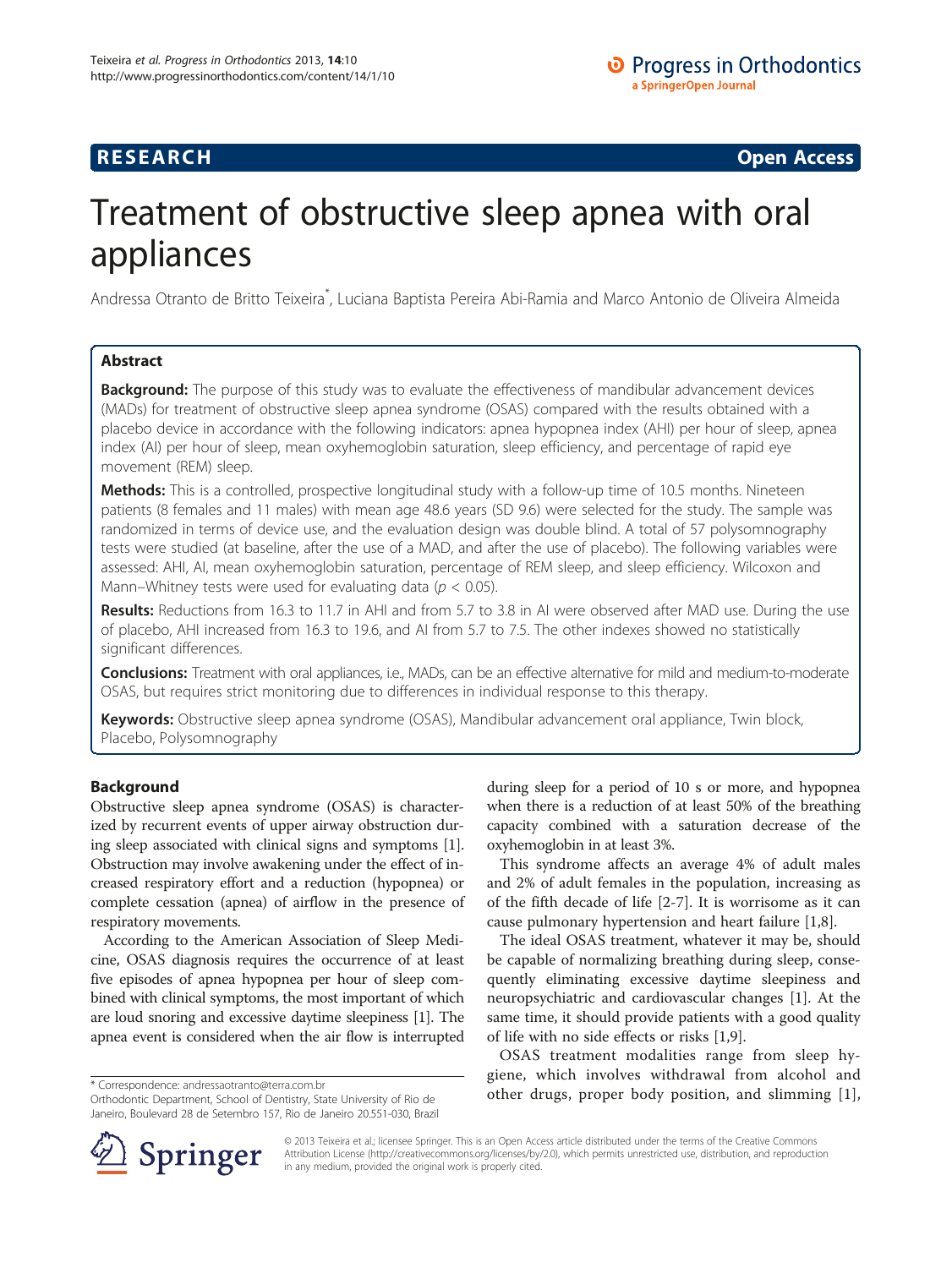<span id="page-1-0"></span>to surgical procedures such as glossectomy, uvulopalatopharyngoplasty, and maxillomandibular advancement procedures [\[1,2,8\]](#page-7-0). The most common clinical procedure involves continuous positive airway pressure (CPAP) [[1,3,10,11\]](#page-7-0). Oral appliances have been recommended as a treatment option for being simple to use and non-invasive [[12](#page-7-0)]. These devices are intended to increase the volume of the airways through a mechanical maneuver [\[13-15](#page-7-0)].

Several authors stated in their studies [\[5,8,10,16,17\]](#page-7-0) that oral appliances are a good alternative for the treatment of snoring and OSAS due to their low cost, relative comfort, and ease of use, which can therefore lead to greater patient compliance. Some issues, however, warrant further substantiation if the therapy is to become an effective and safe alternative for treating these respiratory ailments [[18](#page-7-0)-[20](#page-7-0)]. Among these issues are a correct indication compatible with OSAS severity [\[15,21](#page-7-0)], the diversity of available appliances [\[12](#page-7-0)], definition of the basic features these appliances should be able to provide [\[22\]](#page-7-0), and differences in individual responses to therapy [\[23-25\]](#page-8-0).

The purpose of this study was to evaluate the improvements obtained with a mandibular advancement device compared with those obtained by a placebo device in accordance with the following indices: apnea hypopnea index (AHI) per hour of sleep, apnea index (AI) per hour of sleep, mean oxyhemoglobin saturation, sleep efficiency, and percentage of REM sleep.

#### **Methods**

#### **Subjects**

Patients were selected by two neurologists certified in sleep medicine. These physicians screened subjects in their private offices based on medical history and evidence of obstructive sleep apnea syndrome by means of overnight polysomnography, in addition to a diagnosis indicating that airflow obstruction was not located in the upper portion of the upper airway (nose or nasopharynx). Based on this diagnosis, whenever they believed a patient could be treated with an oral appliance, he/she was referred for evaluation to the orthodontic clinic of the postgraduate

treatment modalities for OSAS. Inclusion criteria for this research comprised the need for a diagnosis of mild-to-moderate OSAS, with the exclusion of primary snorers (AHI < 5). Diagnosis was based on overnight polysomnography, considered the gold standard for OSAS diagnosis [\[26\]](#page-8-0). The diagnosis of lack of nasal obstruction was done using magnetic resonance imaging.

The following patients were excluded from the study: (a) those who did not have at least eight teeth per arch as they were unable to adequately retain the dental devices, (b) those with severe periodontal problems since the force delivered by the device to the teeth might cause tooth loss, and (c) those with a history of temporomandibular disorders due to the fact that the mechanics deployed by the mandibular advancement device generates tension in the joint that might aggravate this disorder. In this way, patients who were selected had mild to moderate OSAS, without the presence of advanced periodontal disease or TMJ disorders, and with more than eight teeth per arch.

The sample consisted of 19 individuals, 8 females and 11 males. The patients' mean age was 48.6 years (SD =  $9.6$ ,  $min = 32.9$ ,  $max = 64.6$ ), and the mean body mass index of the sample was 29.7. Eight of these individuals presented with mild OSAS, ten with moderate OSAS, and only 1 patient had a diagnosis of severe OSAS, but was included in the study as he refused to use CPAP and had an AHI value (31.1) very close to the cut-off value between moderate and severe OSAS [[1\]](#page-7-0).

#### Appliance

A twin block (TB) experimental mandibular advancement device was modified for use in this situation. It consisted of two parts, one for the upper arch and one for the lower. It was fabricated from self-curing acrylic resin with occlusal coverage on all teeth so as to reduce changes in tooth positioning that might arise from its

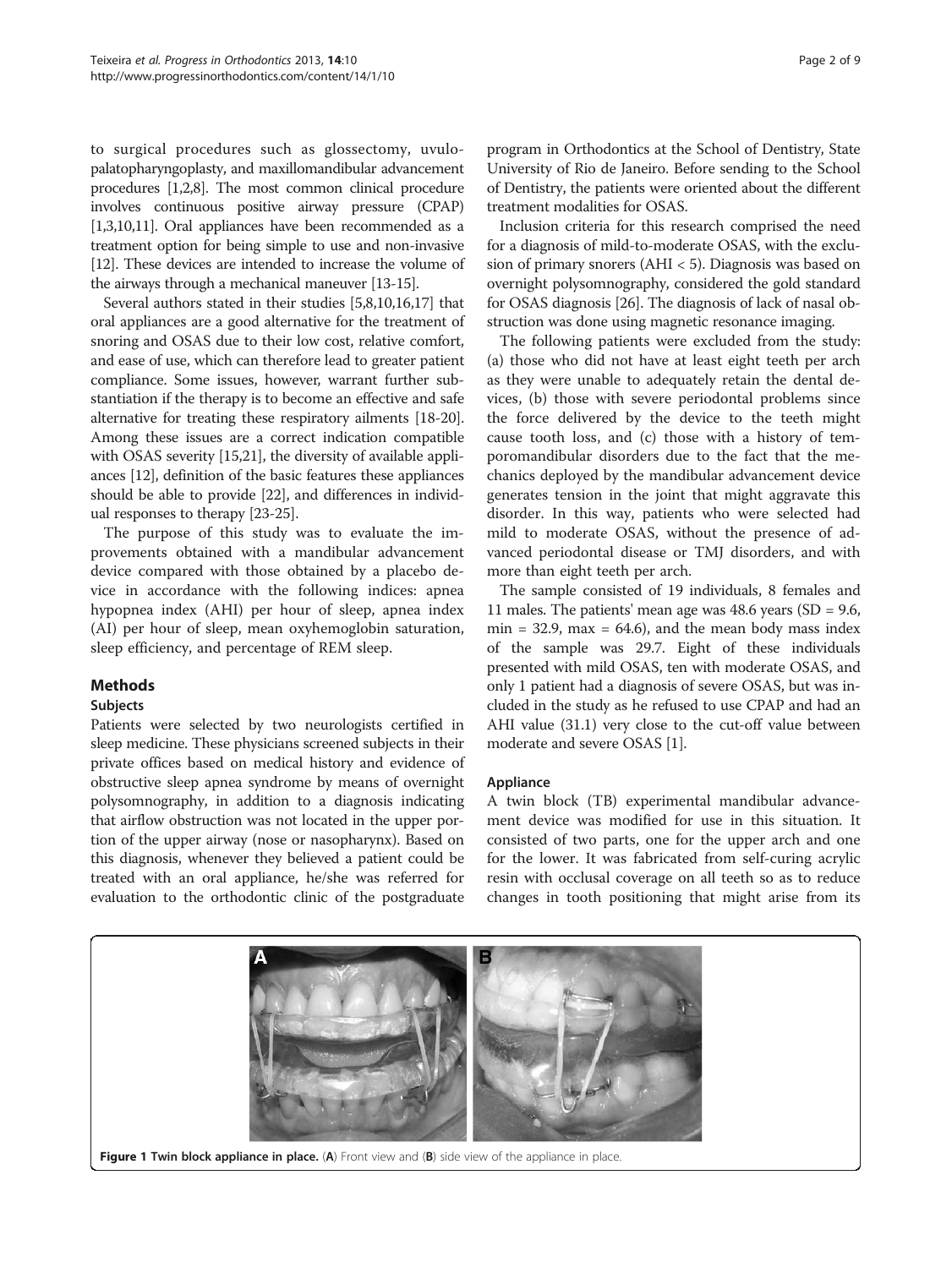<span id="page-2-0"></span>

use. Each piece had, on its occlusal surface, bilateral slopes with approximately 45° inclination which, when joined, caused the mandible to advance by 75% of each patient's maximum mandibular advancement capacity. These slopes produced an interincisal opening of 8 mm on average. To enhance retention of these devices, four Adams clasps were placed bilaterally on the upper arch (two on the canines and two on the first molars). These clasps could be displaced in the absence of said teeth. Two Adams clasps were placed bilaterally on the first premolars of the lower arch with extensions toward the canines with welded hooks. These clasps, like the ones on the upper arch, could be displaced if these teeth were missing. To ensure that the mandible would remain in an advanced position during sleep, elastics were placed connecting the Adams clasps on the upper canines with the extension hook on the lower clasp. The elastic was medium force, size 3/16 inch (Figure [1A](#page-1-0),B).

The device used as placebo was an acrylic upper plate covering the palate, with a labial arch made of 0.9-mm wire contouring all the teeth and extending past the distal side of the last tooth, where it was fastened to the acrylic plate, in what is known as wraparound device (WRAP) (Figure 2).

|            | Table 1 p Value for comparing the order of use of |  |  |
|------------|---------------------------------------------------|--|--|
| appliances |                                                   |  |  |

| Index<br>evaluated               | p Value for comparing<br>the order of use of<br>twin block | p Value for comparing<br>the order of use of<br>wraparound (placebo) |
|----------------------------------|------------------------------------------------------------|----------------------------------------------------------------------|
| AHI                              | 1.0                                                        | 0.8                                                                  |
| AI                               | 0.6                                                        | 1.0                                                                  |
| Mean oxyhemoglobin<br>saturation | 0.7                                                        | 0.7                                                                  |
| Sleep efficiency                 | 0.6                                                        | 0.9                                                                  |
| Percentage of REM<br>sleep       | 1.0                                                        | 0.4                                                                  |

#### Protocol sequence

This was a prospective longitudinal crossover study with an average 10.5-month follow-up, controlled through the use of a placebo device. The sample was randomized, with the order of use of devices drawn by lot, and the study was double blind since neither the patients nor the doctors who performed polysomnography for assessment of results were aware of the placebo device. The polysomnographies took place in two particular clinics in Rio de Janeiro, Brazil. Both used the same device (Alice model, Philips Respironics, Bothell, Washington, USA).

All patients who participated in the project used both types of devices (experimental and control). Patients were instructed to wear the devices only during sleep, regardless of the time of day. The order of use was randomly chosen by draw. The placebo device was worn for a mean of 3.8 months (SD =  $0.8$ ); after which, the patients were subjected to follow-up polysomnography. TB was used for a mean of 6.5 months  $(SD = 2.0)$ , and overnight polysomnography was performed after this period to assess the results. Before placing the second device, patients spent a week wearing nothing in order to avoid any interference with the results.

Table 2 AHI at baseline and after using twin block and percentage reduction of OSAS

| Patient        |                 | AHI       |          |  |  |
|----------------|-----------------|-----------|----------|--|--|
|                | <b>Baseline</b> | After use |          |  |  |
| 1              | 17.6            | 8.6       | 51.3     |  |  |
| $\overline{2}$ | 10.2            | 1.8       | 82.3     |  |  |
| $\mathbf{3}$   | 15.1            | 26.1      | $-76.2$  |  |  |
| $\overline{4}$ | 20.6            | 5.3       | 74.6     |  |  |
| 5              | 10.1            | 19.0      | $-89.3$  |  |  |
| 6              | 23.4            | 17.4      | 25.6     |  |  |
| $\overline{7}$ | 12.7            | 2.0       | 84.3     |  |  |
| 8              | 13.1            | 7.9       | 39.9     |  |  |
| 9              | 31.1            | 4.0       | 87.1     |  |  |
| 10             | 7.9             | 7.0       | 11.5     |  |  |
| 11             | 23.3            | 11.6      | 50.2     |  |  |
| 12             | 16.9            | 16.5      | 2.3      |  |  |
| 13             | 18.9            | 4.0       | 78.7     |  |  |
| 14             | 22.7            | 16.4      | 28.0     |  |  |
| 15             | 7.2             | 17.0      | $-135.7$ |  |  |
| 16             | 5.1             | 6.1       | $-19.6$  |  |  |
| 17             | 21.0            | 3.5       | 83.6     |  |  |
| 18             | 25.0            | 9.0       | 64.0     |  |  |
| 19             | 7.7             | 37.9      | $-394.5$ |  |  |
| Mean           | 16.3            | 11.7      | 2.5      |  |  |
| SD             | 7.2             | 9.4       | 115.6    |  |  |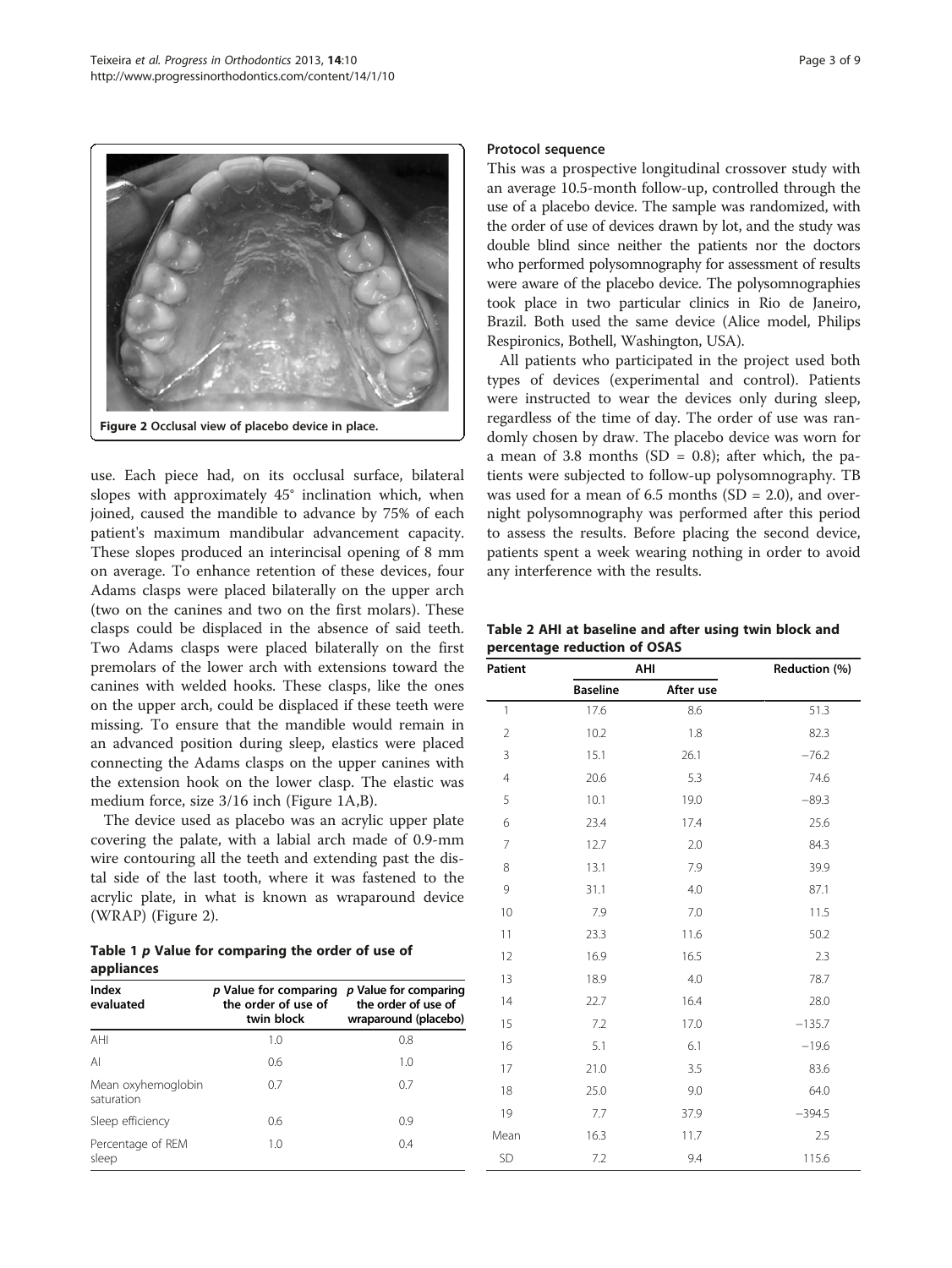<span id="page-3-0"></span>Table 3 AHI at baseline and after using wraparound (placebo) and percentage reduction of OSAS

| Patient        | AHI             | Reduction (%) |          |  |
|----------------|-----------------|---------------|----------|--|
|                | <b>Baseline</b> | After use     |          |  |
| $\mathbf{1}$   | 17.6            | 20.4          | $-15.4$  |  |
| $\overline{2}$ | 10.2            | 4.0           | 60.6     |  |
| 3              | 15.1            | 7.5           | 50.3     |  |
| $\overline{4}$ | 20.6            | 32.4          | $-56.9$  |  |
| 5              | 10.1            | 18.0          | $-79.3$  |  |
| 6              | 23.4            | 42.3          | $-81.3$  |  |
| 7              | 12.7            | 32.5          | $-155.7$ |  |
| 8              | 13.1            | 2.3           | 82.8     |  |
| 9              | 31.1            | 19.4          | 37.6     |  |
| 10             | 7.9             | 13.1          | $-65.3$  |  |
| 11             | 23.3            | 0.9           | 96.0     |  |
| 12             | 16.9            | 25.6          | $-51.7$  |  |
| 13             | 18.9            | 11.3          | 40.2     |  |
| 14             | 22.7            | 39.0          | $-71.8$  |  |
| 15             | 7.2             | 1.4           | 81.0     |  |
| 16             | 5.1             | 9.6           | $-88.2$  |  |
| 17             | 21.0            | 14.2          | 33.8     |  |
| 18             | 25.0            | 51.0          | $-104.0$ |  |
| 19             | 7.7             | 27.8          | $-262.5$ |  |
| Mean           | 16.3            | 19.6          | $-28.9$  |  |
| SD             | 7.2             | 14.8          | 93.5     |  |

This research was submitted to the Ethics Committee of Pedro Ernesto University Hospital and received approval number 1366-CEP/HUPE on December 19, 2005, as it was found to conform to all ethical standards for research in humans, according to resolution No. 196 issued on October 10, 1996 by the National Health Council. All patients signed a free and informed form of consent to participate in the study.



#### Tests

The changes produced in OSAS by each appliance were evaluated by comparing the data obtained in the initial polysomnography test and the follow-up polysomnography tests conducted with the use of each appliance at the end of each given period. The following variables were assessed: AHI, AI, mean oxyhemoglobin saturation, percentage of REM sleep, and sleep efficiency.

#### Statistical analysis

Paired data were evaluated by the Wilcoxon test. The Mann–Whitney test was used for evaluating unpaired data. A 5% significance level was set for all tests ( $p < 0.05$ ).

#### Results

Since this was a crossover study, with patients using both types of appliances in random order, the Mann–Whitney test was performed to check whether the results of each appliance could be analyzed together, regardless of the order in which the appliances were used. The test was conducted at a significance level of 5%.

Comparisons between differences in AHI, AI, mean percentage of  $O_2$  saturation, percentage of sleep efficiency, and percentage of REM sleep were performed. Table [1](#page-2-0) shows the  $p$  value for each comparison. These analyses led to the conclusion that statistically, the order in which the appliances were placed had no influence on index values, and therefore the two groups could be evaluated together  $(n = 19)$ .

The first evaluation was carried out using AHI as it is the most widely used index to assess OSAS treatment efficacy. Patient improvement could only be determined by a reduction in AHI greater than or equal to 50%. In addition, to verify normalization, the final AHI should be lower than 5. Tables [2](#page-2-0) and 3 (for TB and WRAP, respectively) were constructed based on these criteria.

The use of TB produced a reduction in AHI from 16.3 (SD = 7.2) to 11.7 (SD = 9.4). The Wilcoxon

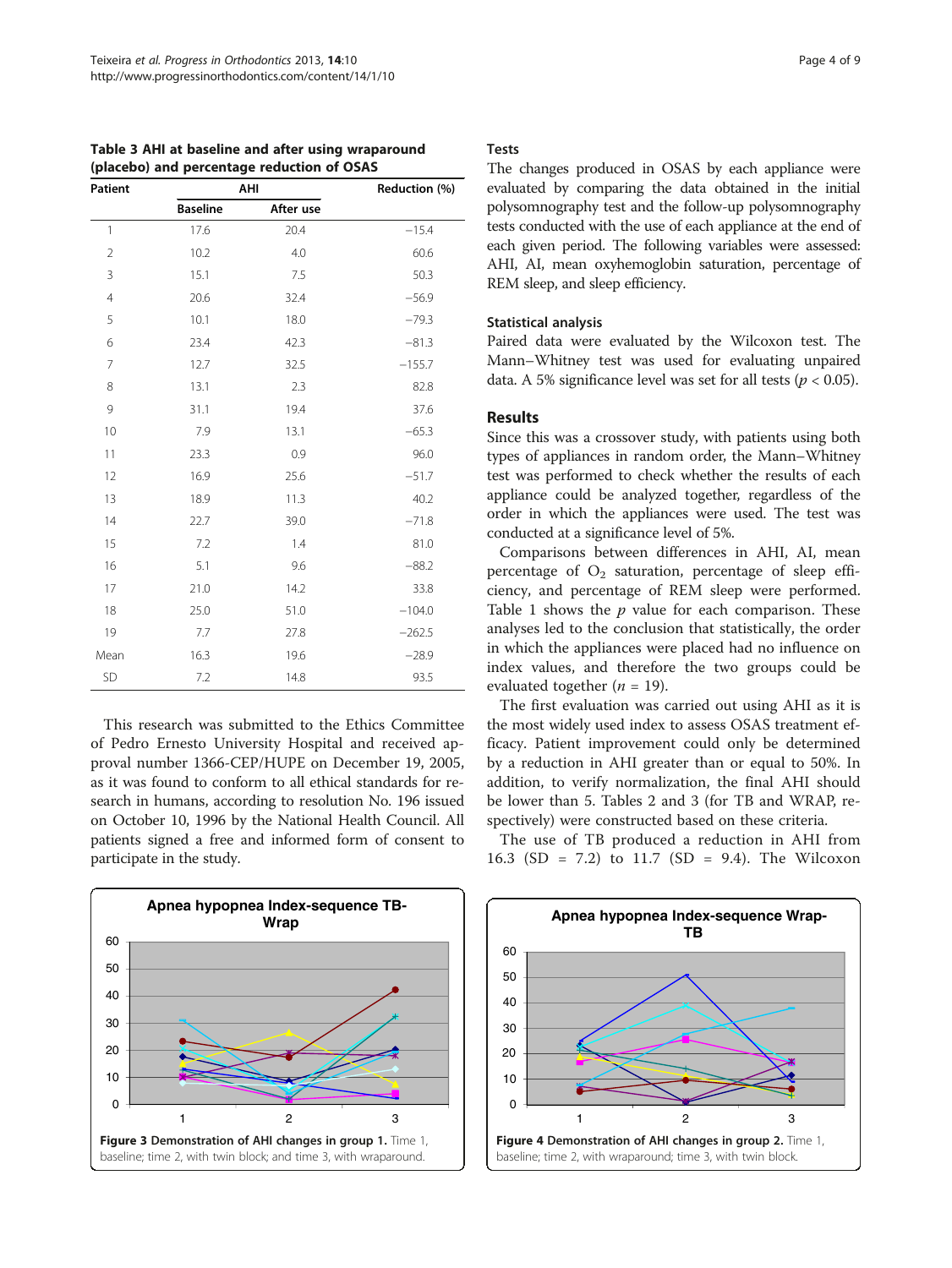| Patient        | AI              |           | Reduction (%) | Patient        | AI              |                     | Reduction |
|----------------|-----------------|-----------|---------------|----------------|-----------------|---------------------|-----------|
|                | <b>Baseline</b> | After use |               |                | <b>Baseline</b> | After use           |           |
| $\mathbf{1}$   | 6.4             | 0.3       | 95.2          | $\mathbf{1}$   | 6.4             | 6.0                 | 6.4       |
| $\overline{2}$ | $2.3\,$         | 0.9       | 60.9          | $\sqrt{2}$     | $2.3\,$         | 0.4                 | 84.1      |
| $\mathbf{3}$   | 2.1             | 8.9       | $-322.4$      | $\mathbf{3}$   | 2.1             | 0.4                 | 82.9      |
| $\overline{4}$ | 4.9             | 0.8       | 84.7          | $\overline{4}$ | 4.9             | 11.6                | $-137.1$  |
| 5              | 1.6             | 10.4      | $-560.5$      | 5              | 1.6             | 6.3                 | $-301.9$  |
| 6              | 16.3            | 8.6       | 47.5          | $\,$ 6 $\,$    | 16.3            | 22.6                | $-38.4$   |
| $\overline{7}$ | 6.3             | $0.5\,$   | 92.0          | $\overline{7}$ | 6.3             | 23.2                | $-269.9$  |
| $\,8\,$        | 2.1             | 1.1       | 50.5          | $\,8\,$        | 2.1             | 0.5                 | 75.7      |
| 9              | 9.3             | 0.3       | 96.8          | $\,9$          | 9.3             | $0.8\,$             | 91.3      |
| 10             | 1.2             | 1.3       | $-11.8$       | 10             | 1.2             | 2.6                 | $-119.3$  |
| 11             | 3.1             | 2.7       | 12.3          | 11             | 3.1             | $\mathsf{O}\xspace$ | 100.0     |
| 12             | 4.1             | 12.1      | $-195.9$      | 12             | 4.1             | 11.2                | $-172.4$  |
| 13             | 13.9            | 0.6       | 95.8          | 13             | 13.9            | 0.6                 | 95.9      |
| 14             | 8.1             | 8.7       | $-6.8$        | 14             | 8.1             | 13.7                | $-68.5$   |
| 15             | 2.0             | 11.3      | $-454.7$      | 15             | 2.0             | 0.7                 | 66.C      |
| 16             | 1.9             | 2.9       | $-53.9$       | 16             | 1.9             | 2.4                 | $-25.7$   |
| 17             | 3.7             | 0.1       | 96.5          | 17             | 3.7             | 0.6                 | 84.3      |
| 18             | 15.2            | 0.7       | 95.6          | 18             | 15.2            | 26.0                | $-71.0$   |
| 19             | 3.3             | 0.6       | 82.3          | 19             | 3.3             | 13.0                | $-296.0$  |
| Mean           | 5.7             | 3.8       | $-36.6$       | Mean           | $5.7\,$         | 7.5                 | $-42.8$   |
| SD             | 4.8             | 4.4       | 199.7         | SD             | 4.8             | 8.7                 | 139.5     |

Table 4 AI at baseline and after using twin block and percentage reduction of OSAS

paired test at 5% was used for data analysis. There was no significant difference ( $p > 0.05$ ) between the group's initial and final means. The use of WRAP yielded an increase in AHI from 16.3 (SD = 7.2) to 19.6  $(SD = 14.8)$ . There was also no statistically significant difference ( $p > 0.05$ ) between the means at the two times (T1 and T2). A comparison was made between the reductions in AHI produced by TB and WRAP using the Mann–Whitney test at 5%, which revealed no statistically significant difference between the two  $(p = 0.2)$ . Variations in AHI for each patient are shown in Figures [3](#page-3-0) and [4](#page-3-0).

Changes in AI were evaluated in the same manner as changes in AHI. Considering these criteria, Tables 4 and 5 were constructed for TB and WRAP, respectively.

The use of TB produced a reduction in AI from 5.7  $(SD = 4.8)$  to 3.8  $(SD = 4.4)$ . Use of WRAP yielded an increase in AI from 5.7 (SD = 4.8) to 7.5 (SD = 8.7). The Wilcoxon paired test at 5% was employed for data analysis. There was no significant difference ( $p > 0.05$ ) between the means at the two times (T1 and T2) for either device. A comparison was made between the index reductions produced by each device using the Mann–Whitney test at 5%, which revealed no statistically significant

difference between AI reductions ( $p = 0.4$ ). Variations in AI for each patient are shown in Figures 5 and [6](#page-5-0).

The use of TB caused mean oxyhemoglobin saturation to decrease from 94.3% (SD 2.5%) to 93.2% (SD 3.8%), sleep efficiency to drop from 84.4% (SD 7.9%) to 78.6% (SD 12.8%), and percentage of REM sleep to rise from 14.0% (SD 5.0%) to 16.0% (SD 5.0%). The use of WRAP caused oxyhemoglobin saturation mean values to remain



Table 5 AI at baseline and after using wraparound (placebo) and percentage reduction of OSAS

AI Reduction (%)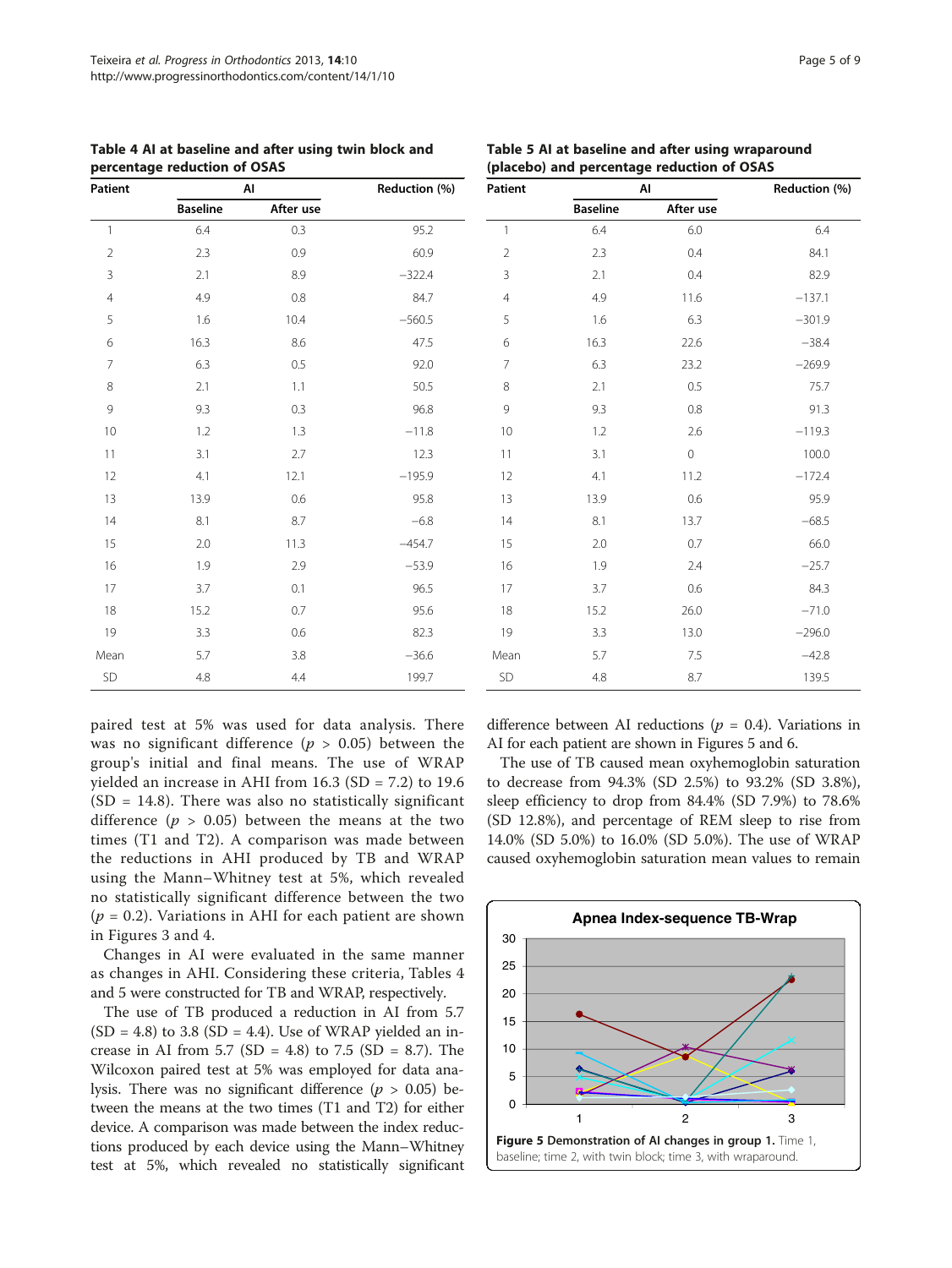<span id="page-5-0"></span>

unchanged, with differences found only in standard deviation. Sleep efficiency was reduced from 84.4% (SD 7.9%) to 78.5% (SD 10.9%), and the percentage of REM sleep mean values also remained unchanged, with differences found only in standard deviation (Figures 7, [8](#page-6-0), and [9](#page-6-0)).

The Wilcoxon paired test at 5% was employed for data analysis of the means at T1 vs. T2. No significant difference ( $p > 0.05$ ) was found between the means of the two times for either device. A comparison between the results achieved with the two devices was performed by means of the Mann–Whitney test at 5%, which also showed no statistically significant difference.

#### **Discussion**

The results of this study demonstrated clinically that the twin block mandibular advancement device (TB) can be an alternative treatment for OSAS, corroborating other studies which found that oral appliances have indeed emerged as an alternative treatment for this syndrome [[1,5,12](#page-7-0)-[15](#page-7-0)[,25,27\]](#page-8-0). Mandibular advancement devices are more often indicated than CPAP given the former's greater comfort, which theoretically would tend to increase patient compliance and satisfaction leading to greater adherence to treatment [[20](#page-7-0)], in addition to lower treatment costs. All these factors hinder the use of CPAP, despite its proven greater effectiveness.

The use of a modified TB was based on issues such as cost, ease of fabrication, and greater mandibular motion. The cost, as reported by Eckhart [[22](#page-7-0)] and Lawton et al. [[28\]](#page-8-0), should be taken into account because nowadays, OSAS is considered a public health problem [[29,30](#page-8-0)]; before, it is prescribed and applied to a large portion of the population, it should become affordable. For this reason, it is important that TB be easy to manufacture so it can be easily produced by a large number of laboratories, requiring no training or very specific materials, which could lead to increased costs and access difficulties. Mandibular freedom of motion is yet another factor that makes TB rather appropriate for use in these situations. Mandibular freedom [\[12](#page-7-0),[31,32\]](#page-8-0) fosters patient comfort, both because patients do not feel that their mouth is stuck and because it offers a certain degree of joint comfort, since protrusion force in itself tends to cause discomfort. Use time evaluated in the study was approximately 6.5 months since the goal was to evaluate long-term results and not just immediate results. This type of evaluation was considered more appropriate because short-term evaluation [[4,18,19](#page-7-0)[,28,33](#page-8-0)-[38](#page-8-0)] might produce short-lived results, whereas this therapy should last a whole life time. Two main factors are likely to yield different assessments, depending on how long the appliance is used: Airway enlargement caused by muscle stretching and a reduction in upper airway edema [\[14,15](#page-7-0)]. WRAP was chosen as placebo as it does not cause any changes in mandibular or tongue posture that might interfere with the dynamic upper airway architecture and might, therefore, fail to act as a true placebo. Such was the case of the appliance used for this purpose by Blanco et al. [[33](#page-8-0)], Cooke and Battagel [\[34\]](#page-8-0), Hans et al. [[35](#page-8-0)], and Johnston et al. [[36](#page-8-0)] which, be it due to its size or even because it induced changes in mandibular position by virtue of the opening it produced, can have a real impact on the natural positioning of the structures. This might raise doubts as to whether or not the changes promoted by the

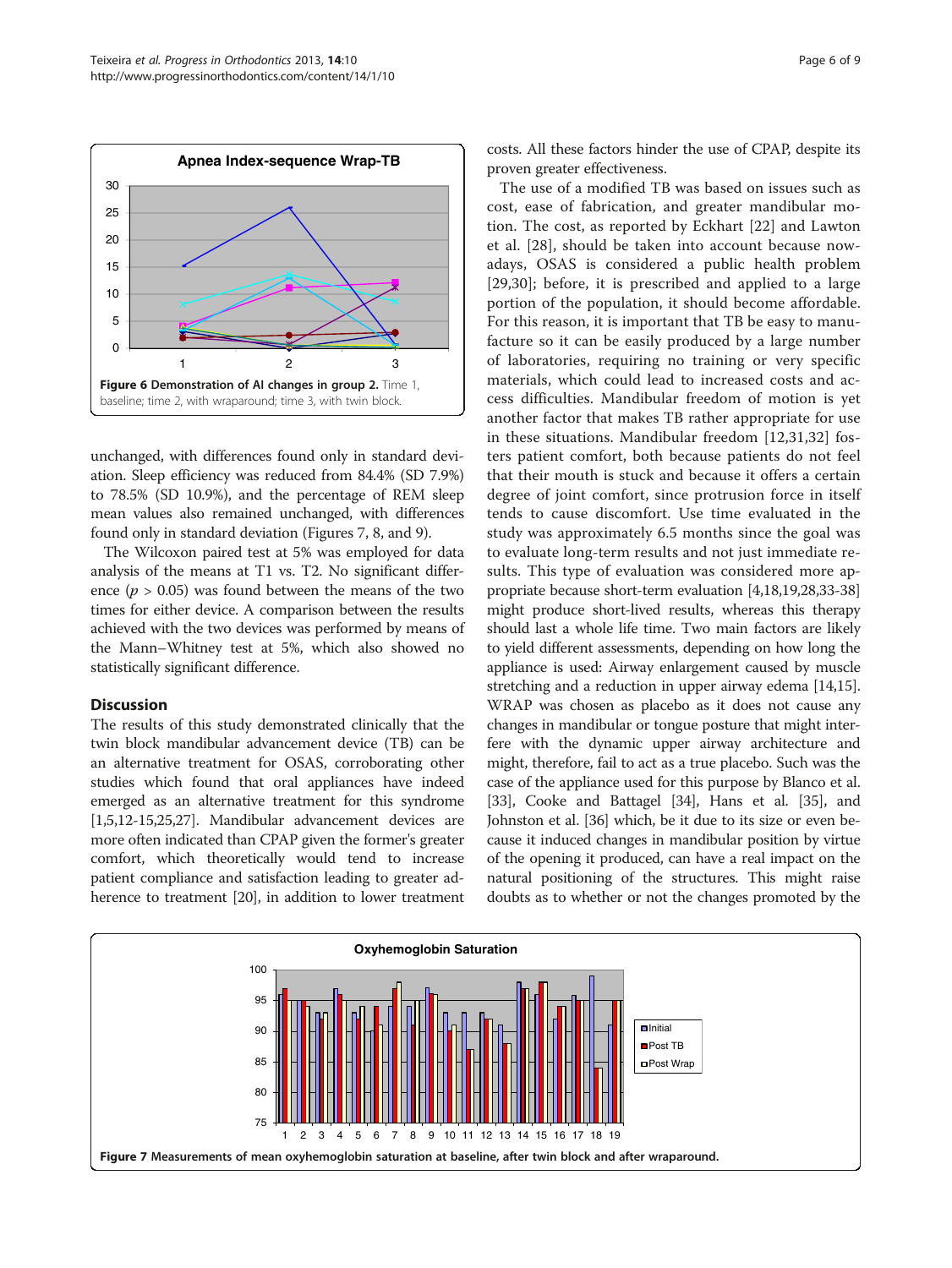<span id="page-6-0"></span>

appliance did account for the observed alterations. The time frame for placebo evaluation was set for after TB use. Assuming that TB could have reduced the airway edema, a minimum time period would be required to allow the original conditions to be restored. Average TB use time for assessment was approximately 4 months.

This study was undoubtedly limited by a small sample size, which proved unable to demonstrate results statistically. All previous investigations that conducted this type of assessment had equally limited samples [\[16,20,](#page-7-0)[28,34,36,37](#page-8-0)]. Any research conducted with small samples, although predominant in this type of study, will only reveal clinical trends without showing statistically significant differences. This is mainly due to variations in individual responses, which in small samples tend to confuse investigators. A systematic review of the Cochrane Library [\[39\]](#page-8-0) found only six studies that used placebos with appropriate methodology, all with small sample sizes ranging from 15 to 28 subjects [[19](#page-7-0)[,33-36,40\]](#page-8-0) and likewise were only able to show clinical trends. The findings of this study are therefore relevant despite the lack of statistical significance. In seeking to contribute to research aimed at validating this sort of therapy, this was a prospective, longitudinal, randomized and double-blind crossover study with a placebo group. A 5%

significance level with 100% probability was set for statistical analysis. To assess patient improvement, the most stringent evaluation criteria ever employed in previous studies was adopted. Patient condition was only considered better if it showed a reduction of at least 50% of the initial index and considered normal if the index was lower than five, which was also considered in the studies by Almeida et al. [[16](#page-7-0)], Blanco et al. [\[33](#page-8-0)], Chan et al. [[14](#page-7-0)], Clark et al. [[3](#page-7-0)], and Mehta et al. [\[19](#page-7-0)].

Based on this assessment, 47% of patients using TB showed improvement in their condition and 26% had a normal AHI, the most widely used index for treatment evaluation. The index mean fell from 16.3 to 11.7. Moreover, 26% of patients using WRAP improved, and 21% had their OSAS condition normalized, with AHI < 5. The index mean, however, rose from 16.3 to 19.6.

The improvement rate achieved through TB use is within the limits reported in the literature [[41](#page-8-0)] and could have been even better if less stringent standards had been applied. For several researchers [[7](#page-7-0),[17](#page-7-0),[20](#page-7-0),[25](#page-8-0)], an AHI below 10 should be considered as good response, although for Liu et al., [\[41](#page-8-0)], a reduction of 25% characterizes a partial response. According to Lee et al. [\[15](#page-7-0)], Schmidt-Nowara et al. [\[42\]](#page-8-0), and O'Sullivan et al. [\[21](#page-7-0)],

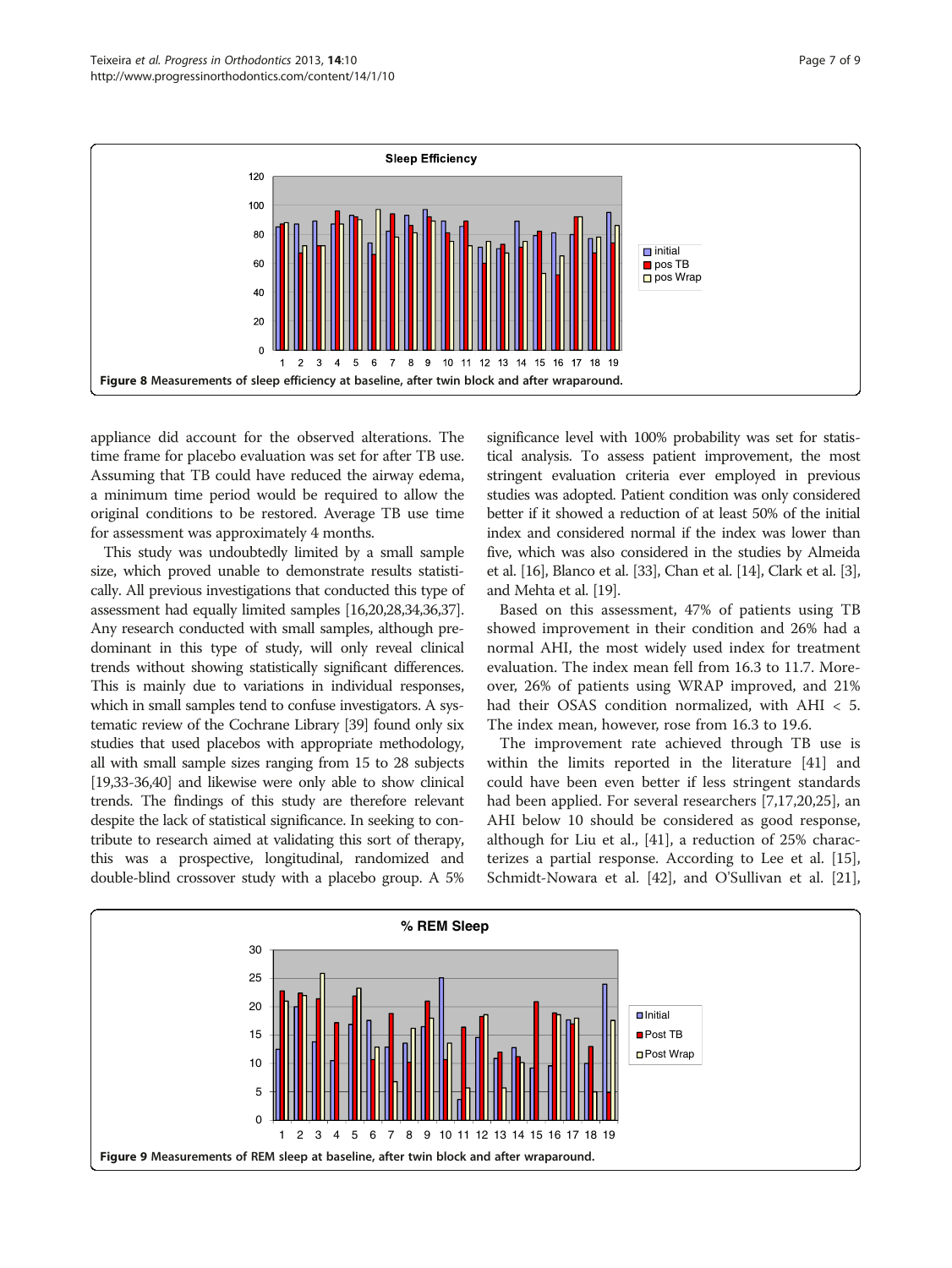<span id="page-7-0"></span>any treatment capable of reducing this index to a value below 20 can be deemed satisfactory. If an index reduction, be it of any magnitude, can be considered an improvement, this sample would have an index of 73.7%.

Although neither index has shown statistical significance, a joint analysis of the indices suggests that TB may be a clinical alternative for OSAS treatment. Nevertheless, further investigation is clearly warranted. Other similarly well-controlled studies should be conducted but with larger samples. Studies with small samples are prevalent in this area due to difficulties in obtaining and controlling the sample [20[,28,34,36,39\]](#page-8-0). Only larger samples would detect specific differences in evaluation methods, and in the non-homogeneity of the sample, factors which are extremely difficult to control in an OSAS sample.

Above and beyond the authors' belief that this can be an effective treatment, this study shows that variations in individual response are substantial [12,19,20[,28\]](#page-8-0) and that it is not possible to establish any specific treatment without a strict control of individual responses, as has been emphasized by the American Association of Sleep Medicine [\[43](#page-8-0)]. This control can only be accomplished by polysomnography, despite shortcomings inherent in this test [13]. Individual improvement reports are not acceptable since subjective improvements not always match objective improvements [19,[35](#page-8-0)], and systemic changes produced by OSA may continue to progress if the condition is not controlled, even if the patient is feeling better.

#### Conclusions

The AHI and AI showed a decline in the mean value with mandibular advanced device use and showed increase with placebo use. For the mean oxygen saturation, the mandibular advancement device produced a drop at the index while the placebo kept. Both devices produced worsening in sleep efficiency, and the mandibular advanced device was able to improve the percentage of REM sleep while placebo not. All indexes did not show statistically significant difference and showed quite a difference between patients. It can be concluded that treatment with mandibular advancement oral appliances can be an effective alternative but requires strict monitoring due to differences in individual responses to this therapy.

#### Competing interest

The authors declare that they have no competing interests.

#### Authors' contributions

AOBT carried out the patients, evaluated the exams, participated in the design of study, and drafted the manuscript. MAOA conceived of the study and participated in its design and coordination. LBPAR participated in the design of study, performed the statistical analysis, and helped draft the manuscript. All authors read and approved the final manuscript.

#### Received: 19 April 2013 Accepted: 19 April 2013 Published: 23 May 2013

#### References

- 1. Epstein LJ, Kristo D, Strollo PJ Jr, Friedman N, Malhotra A, Patil SP, Ramar K, Rogers R, Schwab RJ, Weaver EM, Weinstein MD. Clinical guideline for the evaluation, management and long-term care of obstructive sleep apnea in adults. Adult obstructive sleep apnea task force of the American Academy of Sleep Medicine. J Clin Sleep Med. 2009; 5:263–76.
- 2. Clark GT, Arand D, Chung E, Tong D. Effect of anterior mandibular positioning on obstructive sleep apnea. Am Rev Respir Dis. 1993; 147:624-9.
- 3. Clark GT, Sohn JW, Hong CN. Treating obstructive sleep apnea and snoring: assessment of an anterior mandibular positioning device. J Am Dent Assoc. 2000; 131:765–71.
- 4. Johnston CD, Gleadhill IC, Cinnamond MJ, Peden WM. Oral appliances for the management of severe snoring: a randomized controlled trial. Eur J Orthod. 2001; 23:127–34.
- 5. Silva SR. Como ajudar o paciente roncador. Revista da APCD. 2002; 56:247-57.
- 6. Soares MCM, Bittencourt LRA, Zonato AI, Gregório LC. Avaliação do modelo morfométrico de Kushida em pacientes com distúrbios respiratórios do sono. RBORL. 2006; 72:541–8.
- 7. Walker-Engström ML, Tegelberg A, Wilhelmsson B, Ringqvist I. 4-year follow-up of treatment with dental appliance or uvulopalatopharyngoplasty in patients with obstructive sleep apnea: a randomized study. Chest. 2002; 121:739–46.
- 8. Fugita RR, Moysés MG, Vuono IM. Ronco e apnéia do sono. In: Campos CAH, Costa HOO, editors. Tratado de Otorrinolaringologia. São Paulo: Roca; 2002: p. 637–43.
- Bittencourt LRA. Tratamento clínico da síndrome da apnéia e hipopnéia obstrutiva do sono. In: Campos CAH, Costa HOO, editors. Tratado de Otorrinolaringologia. São Paulo: Roca; 2002: p. 584–93.
- 10. Ferguson KA, Ono T, Lowe AA, Keenan SP, Fleetham JA. A randomized crossover study of an oral appliance vs. nasal-continuous positive airway pressure in the treatment of mild-moderate obstructive sleep apnea. Chest. 1996; 109:1269–75.
- 11. Hou HM, Sam K, Hägg U, Rabie ABM, Bendeus M, Yam LYC, Ip MS. Longterm dentofacial changes in Chinese obstructive sleep apnea patients after treatment with mandibular advancement device. Angle Orthod. 2006; 76:432–40.
- 12. Warunek SP. Oral appliance therapy in sleep apnea syndromes: a review. Semin Orthod. 2004; 10:73–89.
- 13. Almeida FR, Dal Fabbro C, Chaves Junior CM. Síndrome da apnéia e hipopnéia obstutiva do sono (SAHOS): tratamento com aparelhos intra-orais. In: Tufik S, editor. Medicina e Biologia do Sono. São Paulo: Manole; 2008: p. 263–80.
- 14. Chan AS, Sutherland K, Schwab RJ, Zeng B, Petocz P, Lee RWW, Darendeliler MA, Cistulli PA. The effect of mandibular advancement on upper airway structure in obstructive sleep apnoea. Thorax. 2010; 65:726–32.
- 15. Lee CH, Kim JW, Lee HJ, Seo BS, Yun PY, Kim DY, Yoon IY, Rhee CS, Park JW, Mo JH. Determinants of treatment outcome after use of the mandibular advancement device in patients with obstructive sleep apnea. Arch Otolaryngol Head Neck Surg. 2010; 136:677–81.
- 16. Almeida FR, Parker JA, Hodges JS, Lowe AA, Ferguson KA. Effect of a titration polysomnogram on treatment success with a mandibular repositioning appliance. J Clin Sleep Med. 2009; 5:198–204.
- 17. Ferguson KA, Ono T, Lowe AA, al-Majed S, Love LL, Fleetham JA. A short term controlled trial of an adjustable oral appliance for the treatment of mild to moderate obstructive sleep apnoea. Thorax. 1997; 52:362–8.
- 18. Kato J, Isono S, Tanaka A, Watanabe T, Araki D, Tanzawa H, Nishino T. Dose-dependent effects of mandibular advancement on pharyngeal mechanics and nocturnal oxyhemoglobination in patients with sleep disordered breathing. Chest. 2000; 117:1065–72.
- 19. Mehta A, Qian J, Petocz P, Darendeliler MA, Cistulli PA. A randomized, controlled study of a mandibular advancement splint for obstructive sleep apnea. Am J Respir Crit Care Med. 2001; 163:1457-61.
- 20. Randerath WJ, Heise M, Hinz R, Ruehle KH. An individually adjustable oral appliance vs. continuous positive airway pressure in mild-to-moderate obstructive sleep apnea syndrome. Chest. 2002; 22:569–75.
- 21. O'Sullivan RA, Hillman DR, Matelian R, Pantin C, Finucane KE, Mandibular advancement splint: an appliance to treat snoring and obstructive sleep apnea. Am J Respir Crit Care Med. 1995; 151:194–8.
- 22. Eckhart JE. Comparisons of oral devices for snoring. J Calif Dent Assoc. 1998; 26:611–23.